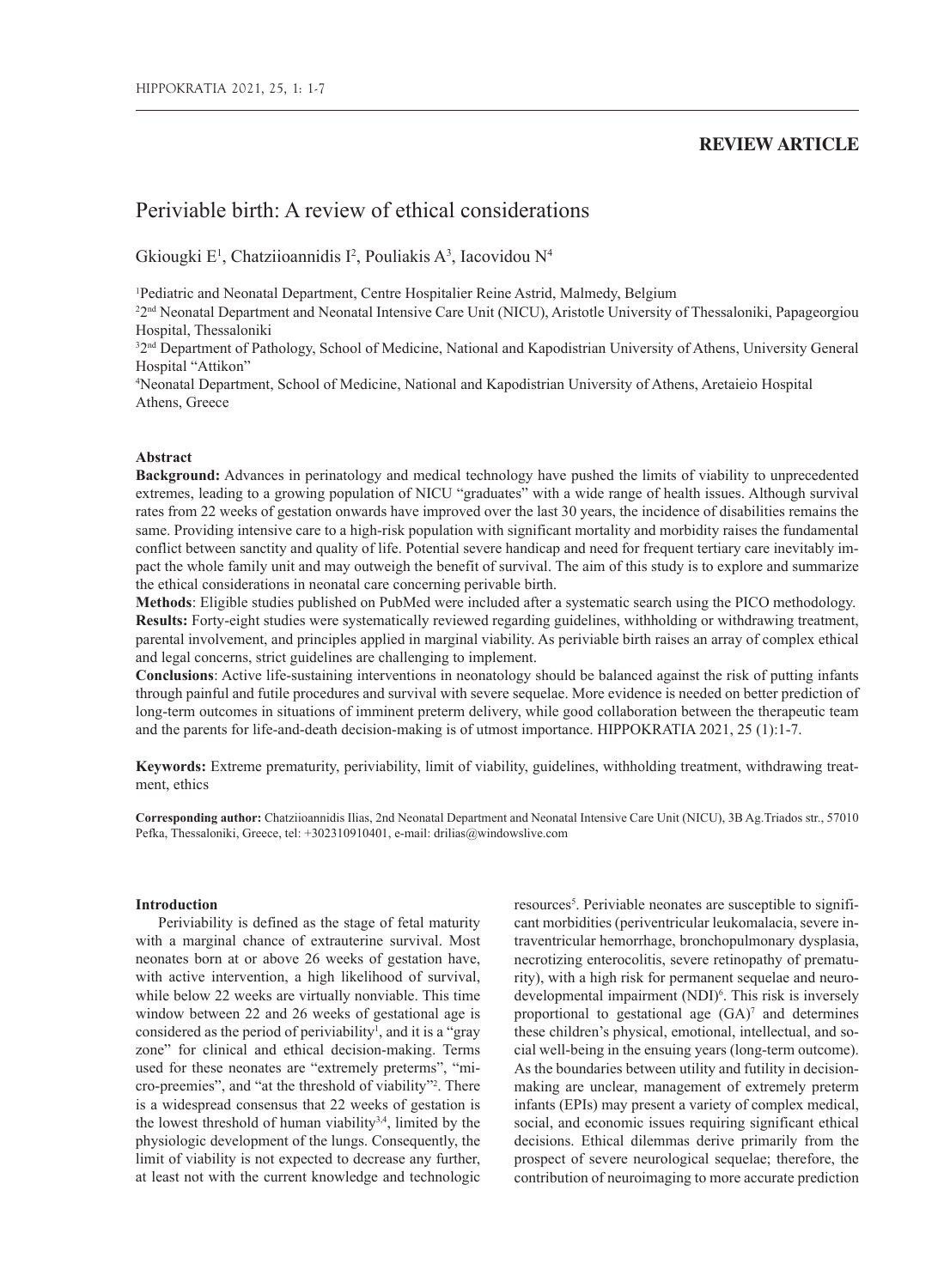of long-term NDI is crucial<sup>8</sup>. Nevertheless, extremely preterm survivors do not associate the self-reported quality of life (QoL) with their degree of disability in neither later childhood nor adulthood<sup>3</sup>.

According to the EXPRESS study, the 1-year mortality rate of neonates born between 22 and 24 weeks of gestation was 35 % in the high-activity regions and 59 % in the low-activity regions<sup>9</sup>. In neonates of 22-26 weeks, intensive perinatal care was associated with a reduction in the 1-year mortality rate and survival with NDI at 2.5 years corrected age  $(CA)^9$ . Increased survival was not correlated to increased neonatal morbidity or NDI rate. At the 6-year follow-up, 44 % of children born at <23 weeks had no or mild functional disability, 35 % had moderate disability, and 22 % had severe functional impairment, while 66.4 % of EPIs born at <27 weeks had no or mild disability at 6.5 years of age, 20.2 % had moderate disability, and 13.4 % had severe functional impairment. The risk of death or survival with severe sequelae decreased, at 6.5 years of age, from 92 % at 22 weeks to 25 % at 26 weeks<sup>10</sup>. In the EPIPAGE and EPICure studies, Intelligence Quotient differences of EPIs compared to controls were estimated at  $24$  points<sup>11</sup> and 18 points, respectively<sup>12</sup>. Long-term impairments affect the overall outcome of former EPIs and significantly impact the quality of life of the whole family unit<sup>13,14</sup>.

The present study aims to evaluate ethical aspects of guidelines and clinical decision-making for neonates born at the margins of viability. Many State legislatures, including the Greek, have not enacted legislation to regulate ethical and legal questions concerning the care of the neonates at the limits of viability. Consequently, varying existing approaches across Neonatal Intensive Care Units (NICUs) in all medical, ethical, and socioeconomic issues may seriously impact the quality of care of these infants and add emotional burden to the families and health care professionals involved.

## **Material and Methods**

#### *Search strategy*

This study was performed in strict accordance with guidelines for systematic reviews and meta-analyses, and specifically the PRISMA methodology<sup>15</sup>. Relevant studies published on PubMed between 2000 and 2020 were selected as being potentially eligible to be included in the study. PubMed was selected as the primary search database as it is prevalent in the medical community worldwide; it focuses only on medicine, is accessible, and includes about 30 million publications<sup>16</sup>. To compensate for publications not available in PubMed or missed due to query issues or inappropriate reported MeSH terms, the authors performed additional searches (for example, in Google Scholar) and added any papers relevant to the study.

#### *Search question formation*

The search query was formulated according to the PICO framework<sup>17,18</sup>. PICO is used in evidence-based medicine to set up in a systematic way clinical or healthrelated questions and strategies for literature research and is compatible with the PRISMA methodology<sup>18</sup>. PICO is an acronym that stands as follows: P: for the patient, population, or problem, I: for intervention, C: for comparison or control, and O: for outcomes. Besides PICO, there are many other methodologies to formulate research questions, such as PICOS (S stands for Study type) and SPI-DER19 (Sample Phenomenon of Interest Design Evaluation Research Type), and simpler methods such as PICo (Population or Problem Interest Context)20,21. No method was perfectly suitable for the research question of this study, as the C part was used for terms such as guidelines. It may seem that the Context component of the PICo method is suitable; however, PICo is missing the outcome component. Therefore, PICO was considered the most suitable approach*.* According to this strategy, the formation of individual query parts and the final query issued in PubMed is depicted in Table 1. MeSH terms were the most compliant with the standard practice.

The query was issued to the PubMed database using the advanced search builder, which allows manual editing of the query terms. Each part of the query was applied for specific searches: The P part, which can provide 596,774 or more results in return, was used to search for newborns or extremely premature or extremely low birth weight infants. The I part was used for terminal or hospice or palliative care or treatment withholding; this component can provide 99,457 results. The C part was used to search for practice or health-planning guidelines, or for the standard of care, or evidence-based emergency medicine or practice; this query can return 234,340 or more results from PubMed. The final component (O part) was applied to include ethics, and it can return 181,466 results. The above components' combination utilizing the AND operator resulted in the final query (Table 1), which returned 109 potentially eligible research papers.

#### *Selection of publications*

During the screening process, two independent researchers reviewed all search results based on titles and abstracts, and relevant studies were included for the subsequent full-text review stage. In case of disagreements, a third researcher's opinion was requested. Other researchers participated in data extraction stages. This work represents a qualitative synthesis of the selected data based on a systematic literature review. Figure 1 outlines the data collection and selection process.

## **Guidelines on providing resuscitation and intensive care to EPIs at birth**

Neonatal resuscitation guidelines are based on GA as follows<sup>22,23</sup>:

## *GA <22 weeks of gestation*

No resuscitation should be offered due to zero or near-zero chance of survival. Compassionate care is indicated. Resuscitation attempts of an infant should only take place in the context of a clinical research study (ap-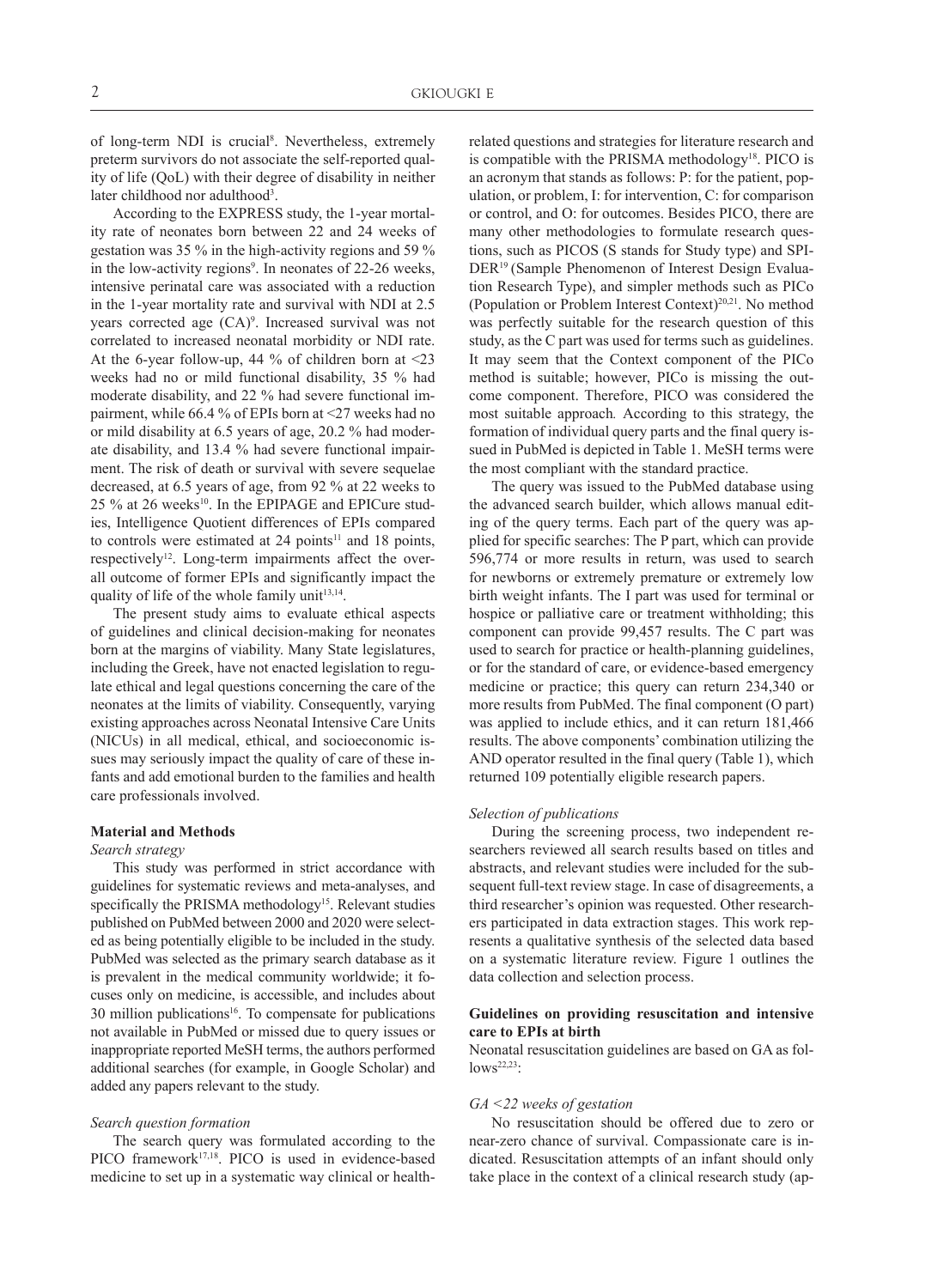| PICO component         | Query                                                                                                                                                                     |  |  |  |
|------------------------|---------------------------------------------------------------------------------------------------------------------------------------------------------------------------|--|--|--|
| P(atients)             | "Infant, Newborn" [Mesh]OR "Infant, Extremely Premature" [Mesh]OR "Infant, Extremely                                                                                      |  |  |  |
|                        | Low Birth Weight"[Mesh] $\rightarrow$ 596,774 results                                                                                                                     |  |  |  |
| <b>I</b> (ntervention) | "Terminal Care"[Mesh]OR "Hospice Care"[Mesh]OR "Withholding Treatment"[Mesh]OR                                                                                            |  |  |  |
|                        | "Palliative Care" [Mesh] $\rightarrow$ 99,457 results                                                                                                                     |  |  |  |
| C(omparison)           | "Guidelines as Topic"[Mesh]OR "Guideline"[Publication Type]OR "Practice Guidelines as                                                                                     |  |  |  |
|                        | Topic"[Mesh]OR "Health Planning Guidelines"[Mesh] OR "Standard of Care"[Mesh]OR "Ev-                                                                                      |  |  |  |
|                        | idence-Based Emergency Medicine" [Mesh] OR "Evidence-Based Practice" [Mesh] $\rightarrow$ 2643,40                                                                         |  |  |  |
|                        | results                                                                                                                                                                   |  |  |  |
| $O($ utcome $)$        | "Ethics"[Mesh] OR "ethics"[Subheading] $\rightarrow$ 181,466                                                                                                              |  |  |  |
| Complete query (indi-  | ("Infant, Newborn" [Mesh] OR "Infant, Extremely Premature" [Mesh] OR "Infant, Extremely<br>Low Birth Weight" [Mesh]) AND ("Terminal Care" [Mesh] OR "Hospice Care" [Mesh] |  |  |  |
| vidual parts combined  |                                                                                                                                                                           |  |  |  |
| with AND operators)    | OR "Withholding Treatment" [Mesh] OR "Palliative Care" [Mesh]) AND ("Guidelines as                                                                                        |  |  |  |
|                        | Topic"[Mesh] OR "Guideline"[Publication Type] OR "Practice Guidelines as Topic"[Mesh]                                                                                     |  |  |  |
|                        | OR "Health Planning Guidelines" [Mesh] OR "Standard of Care" [Mesh] OR "Evidence-Based                                                                                    |  |  |  |
|                        | Emergency Medicine" [Mesh] OR "Evidence-Based Practice" [Mesh] AND ("Ethics" [Mesh]                                                                                       |  |  |  |
|                        | OR "ethics" [Subheading]) $\rightarrow$ 109 results                                                                                                                       |  |  |  |

**Table 1:** Structured query according to the PICO framework. The final query according to the synthesis of the individual components appears in the last table row.

proved by an Ethics Committee and following informed parental consent)<sup>24</sup>.

## *GA 22 0/7 - 24 6/7 weeks of gestation*

According to mainstream bioethics, the initial approach for neonates of this gestational age is not to provide resuscitation unless parents request so and doctors



Figure 1: Flowchart of the search strategy for data collection and selection process.

agree<sup>25.</sup> Experienced neonatologists should attend births from 22+0/7 weeks, while resuscitation should be considered from 22+0/7 weeks and recommended from  $23+0/7$  weeks<sup>26,27</sup>. Current guidelines propose individualized management; in general, resuscitation and intensive care are provided and subsequently escalated or withheld depending on the initial response of the infant and parental choices.

## *GA 25 weeks and above*

Resuscitation and intensive care are provided. Exceptions can be made in case of aggravating factors (e.g., anencephaly, lethal genetic disorders or congenital malformations, severe growth restriction) $26,27$ .

For all three categories, it is generally acceptable to initiate and withdraw resuscitation later after reevaluation, in case that efforts are disproportionate to any prospect of improvement. In such circumstances, parental permission to discontinue resuscitation is not legally required28. Withdrawing efforts after 10 minutes without improvement is an overall acceptable time frame, as the outcome beyond this time is uniformly poor $29,30$ . Delayed, graded, or partial support should be avoided because if the infant survives, the outcome will be grave $30$ .

Pregnant women at a gestational age of 22+0/7 weeks or more with imminent preterm delivery should be transported to a specialized perinatal center. Antenatal steroids are recommended from 23+0/7 weeks and indicated from 25+0/7 weeks; cesarean delivery is recommended from 24+0/7 weeks and indicated from 25+0/7 weeks as well.

The initial appearance at birth<sup>9</sup> and Apgar scores at 1 and 5 minutes are not predictors for survival<sup>6</sup>. Moreover, GA *per se* is neither a sensitive nor a specific indicator for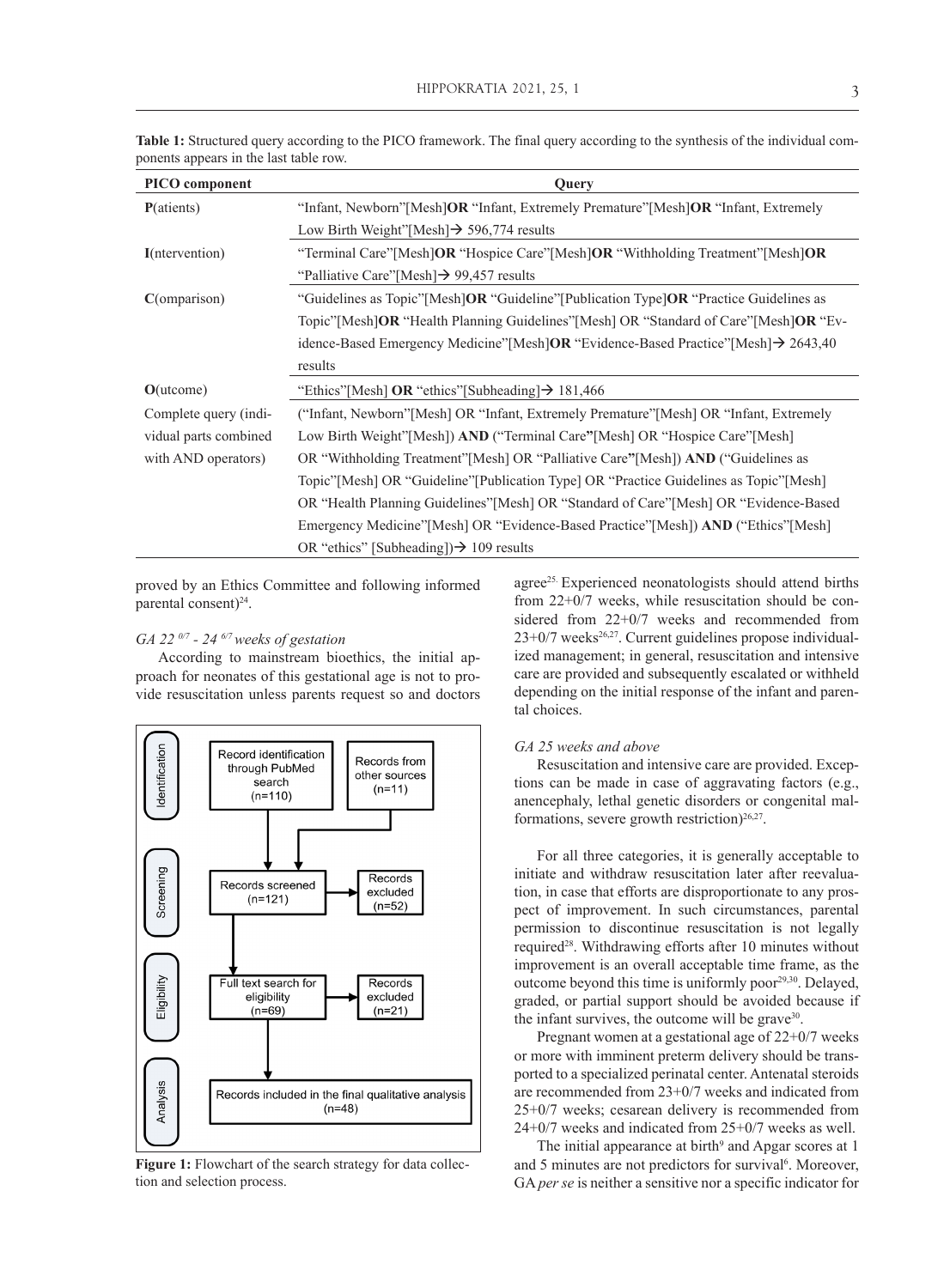survival and disability $31-33$ ; fetal ultrasonography at the first-trimester provides an estimate of GA with an accuracy of +/- 7-10 days, while at the second-trimester it could be discrepant by almost  $2$  weeks $34,35$ . Additional factors like singleton birth, female gender, higher birth weight (BW) for GA, and exposure to antenatal steroids are associated with increased survival rates<sup>6,34</sup>. The likelihood of death between 22 and 25 weeks of GA falls by almost 3% per day36. Socioeconomic parameters, proactive intervention, willingness to intervene32, and birth in a tertiary center also impact the outcome of EPIs<sup>37,38</sup>. Therefore, the risk of death or profound impairment for infants born between 24 and 25 weeks GA may vary by 2.5-fold<sup>34</sup>. Consequently, life-and-death decisions based only on GA guidelines with rigid boundaries (Gestational ageism) $30,35$ are scientifically and ethically wrong<sup>34,36</sup>. If the clinical age and the estimated GA differ, medical management should be based on the more advanced one<sup>33</sup>. A realistic assessment of an infant's clinical condition can be provided by PAGE (the acronym stands for Prognosis for Average Gestation Equivalent infant), a multiparameter prognosis-based framework for crucial decisions concerning periviable neonates (Table 2)<sup>38</sup>.

## *Withholding and withdrawing life-sustaining treatment*

As the limits of viability shifted towards lower gestational ages, dilemmas concerning selective nontreatment of disabled neonates have become much more complex than previously thought. Withholding applies to omitting active life-sustaining treatments (LSTs) considered as non-beneficial (i.e., primary nonintervention), while withdrawal refers to discontinuing LSTs proved to be futile (i.e., redirection of care). Futility is defined as quantitative (an intervention "does not work"), or qualitative (the intervention is "not worth it")<sup>36</sup>. Withdrawal of treatment is permissible in a narrow time window (called "window of opportunity") right after birth if serious complications arise and in case of severe aggravation later. The window closes when the infant has been stabilized; withdrawing life support in a stable situation is not considered permissible<sup>35,39,40</sup>. While withholding treatment is merely regarded as an omission to intervene, withdrawal is considered an active intervention. However, the Equivalence thesis (ET), in accordance with *Utilitarianism-or* 

*consequence ethics*, does not support any ethical difference between withholding and withdrawing of treatment<sup>41-42</sup> as long as the consequences are the same<sup>24,43,44</sup>. In this concept, most legal jurisdictions consider both withdrawal and withholding of treatment as omissions (withdrawal seen as "postponed withholding"), and permit doctors to withdraw treatment<sup>43</sup>.

The goal of demonstrating the moral equivalence of withholding and withdrawal of treatment is to overcome *withdrawal aversion* (preference for withholding over withdrawal $)^{45}$ , a form of cognitive bias with potential serious ethical consequences (i.e., ineffective treatments being prolonged or beneficial treatments unjustly withheld)<sup>43</sup>. Resuscitation at birth can also provide the advantage of the time required to make a more accurate prognosis and, therefore, more well-founded decisions<sup>33</sup>. Nevertheless, perceived psychological and social nonequivalence still exists between withholding and withdrawal of treatment (prognostic and conditional nonequivalence)43,44 . In order to ease the burden of decisionmaking in critical illness, the "No Escalation of Treatment" (NoET) thesis proposes to continue LSTs at their current intensity but to withhold new or higher-intensity treatments, meaning that care will not escalate<sup>45</sup>. Another strategy is to enforce limits on the provided treatment (for example, by accepting a maximum respiratory or cardiovascular support)<sup>36</sup>. Clinically assisted nutrition and hydration are regarded as LSTs, and there is no legal obligation to provide them in an antemortem stage<sup>41</sup>. Certain pain or symptom relief medication could potentially shorten life when administered in higher doses; however, this is morally and legally acceptable when it provides comfort to a dying infant - the Principle of Double Effect (PDE)41. The Double Effect Theory (the "tolerable risk" theory in criminal law -"Erlaubtes Risiko"), otherwise called indirect active euthanasia, refers to the administration of a treatment in order to improve the situation of a patient, with the possible parallel consequence of accelerating death<sup>46</sup>. Its legal interpretation is not robust, though, due to lack of adequate research under criminal evidence legislature<sup>41,47</sup>. PDE requires a moral distinction between intending an outcome and foreseeing it and does not sanction acts in which both positive and negative outcomes are intended<sup>41</sup>.

**Table 2:** A prognosis-based framework for decisions on resuscitation and intensive care for extremely premature neonates.

| <b>Estimated chance of poor</b><br>outcome if intensive care is | <b>PAGE</b>                | <b>Treatment category</b>                                                    | <b>Obstetric</b>           |
|-----------------------------------------------------------------|----------------------------|------------------------------------------------------------------------------|----------------------------|
| provided $(\frac{6}{6})\dagger$                                 |                            |                                                                              | management                 |
| < 50                                                            | $>25$ weeks<br>gestation   | Usual (active management directed<br>towards survival)                       | Maternal/fetus-focused     |
| $50 - 90$                                                       | $23-24$ weeks<br>gestation | Optional (life sustaining treatment)<br>should be guided by parents' wishes) | Depends on parents' wishes |
| >90                                                             | $20-22$ weeks<br>gestation | Palliative care (comfort focused)                                            | Maternal-focused           |

†: Poor outcome refers to the probability of either death or profound disability (severe, non‐ambulant cerebral palsy or severe cognitive disability), PAGE: Prognosis for Average Gestation Equivalent infant.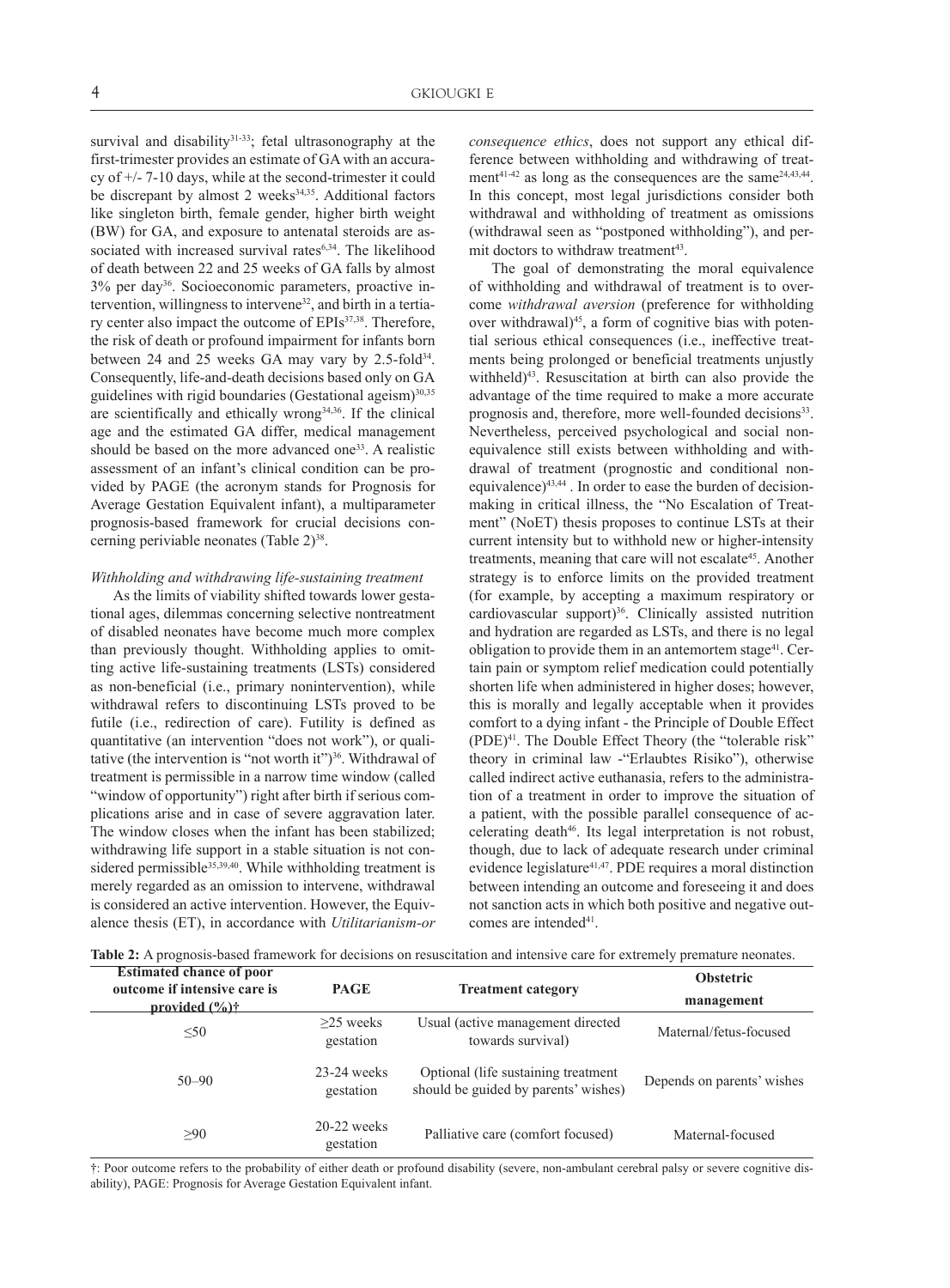*Parental involvement in end-of-life decision-making* 

Ongoing evaluation and discussion between the health care team and parents should guide decisions regarding continuation or withdrawal of support<sup>26</sup>. Parents should be informed in detail about their infant's status and institutional policies on managing extreme prematurity so that varying practices regarding end-of-life decisions (EoLDs) would not result in parental confusion, misgiving, and lack of trust in medical management. This variability in neonatal end-of-life care among NICUs on both national and international levels, which also reflects physicians' cultural background and personalities, accounts for 75 % of differences in survival and survival without disability<sup>9,35,37</sup>. Senior staff should perform parental counseling, preferably prior to delivery, and must include discussion on the potential need for palliative care. Appropriate support for the grieving process and post-death arrangements should also be provided<sup>48</sup>. The emotional distress of health care professionals should not be underestimated, and psychological support should be available for them as well<sup>49</sup>.

If the primary goal cannot be reached and the burden of interventions appears unjustified, redirection to palliative care is indicated7,50. Palliative care is deemed an active and holistic approach to providing care with physical, emotional, social, and spiritual elements that enhance the infant's quality of life and offer support for the family. It includes relief of distressing symptoms, providing compassionate care for infants and families, and support through death and bereavement<sup>41</sup>. However, a decision to forego intensive care that no longer corresponds to the actual condition of the infant must be distinguished from euthanasia<sup>30,40</sup>.

The development of uniform clinical guidelines on EoLDs would alleviate some subjectivity and enforce clarity, consistency, and transparency, enhancing parental trust<sup>48</sup>. Physicians' and parents' shared decision-making51,52 should be based on direct and open communication sensitive to their culture and appropriate for their level of understanding complex issues regarding medical condition, prognosis, and treatment options<sup>1,37,53</sup>. Clinical staff should be supported with continuing professional education and training in communication skills, ethics, and issues raised by EoLDs<sup>41</sup>.

Collaborative decision-making is the most reliable and robust model, which incorporates and balances the observation, knowledge, and insights of both the family and the treating team<sup>13</sup>. This model can adapt to most circumstances; it protects against extremes in decisionmaking and provides conclusions' validation for the key decision-makers<sup>48</sup>. Parents should be informed of institutional policies regarding the management of extremely preterm neonates, ideally prior to birth; an individual NI-CU's culture and message framing (i.e., positive frame: focus on survival without disability; negative frame: focus on mortality and neurologic impairment), significantly affects shared decision-making<sup>1</sup>. Parents are charged as decision-makers on their infants' behalf<sup>6</sup>, after being fully informed ("substitute consent")<sup>29</sup>.

The term "best interest" in a marginally viable newborn is framed according to the following criteria: i) intensive care is contraindicated when early death is highly possible and survival carries a significant risk of unacceptably severe morbidity, ii) intensive care is indicated when survival is likely and the risk of unacceptably severe morbidity is low, while iii) in the "gray area" -where the "best interest" of the infant is unclear and proposed treatment is either investigational or optional, parental authority is of utmost importance<sup> $52,53$ </sup>. Outside this gray zone, when treatment is mandatory (the benefit outweighs the burden) or unreasonable (the burden outweighs the benefit), parental authority is limited<sup>1</sup>.

There are specific circumstances when limiting intensive treatment that should be considered, as they oppose the child's "best interest":

i) When life expectancy is limited, it may not be in the child's "best interest" to provide treatment that it would be unlikely to prolong life significantly. These include a. Brain stem death determined by agreed professional criteria; b. Imminent death, where deterioration occurs regardless of the treatment; c. Inevitable death (not immediately imminent) where prolonged life by LST confers no overall benefit.

ii) When life's quality is limited: Treatment may prolong life significantly without relieving the burden associated with illness or the treatment itself. These comprise a. Burden of treatment that produces sufficient pain and suffering outweighing any actual or potential benefits; b. Burden due to the infant's underlying condition that causes such distress and pain as to overwhelm any actual or potential benefit in sustaining life; c. Lack of ability to benefit; the infant's condition severity is such that it is impossible to benefit from life prolongation<sup>41</sup>.

Parents can withhold or withdraw consent for the treatment of their infant; however, the parental will is respected only as long as it causes no harm to the child (The Zone of Parental Discretion)<sup>38</sup>. Otherwise, decisions are assessed *via* the Best Interests' Principle on the child's benefit and the Harm Principle, which calls for the involvement of the Institutional Bioethics Committee<sup>41</sup>.

## *Principles of bioethics applied in marginally viable infants*

As treatment can be justified only by a proportionate patient's benefit, treatment decisions for extremely premature neonates are divided into four categories: mandatory, optional, investigational, and unreasonable<sup>54,55</sup> <sup>55</sup>. The two extremes, the "vitalistic" approach (preserving life at any cost) and the "easy" alternative of euthanasia, should be avoided to maintain the holistic view of the human person. Treatments that offer the parents a reasonable hope of benefit and are not too burdensome for the infant are considered as "proportionate means", while "disproportionate means" are those not offering a reasonable hope of benefit or involve an unreasonable burden for the infant or the family<sup>30</sup>. Therefore, the sanctity of life does not take precedence in all circumstances<sup>22</sup>. "Baby Doe" legislation rejected vitalism from clinical judgment, stating that not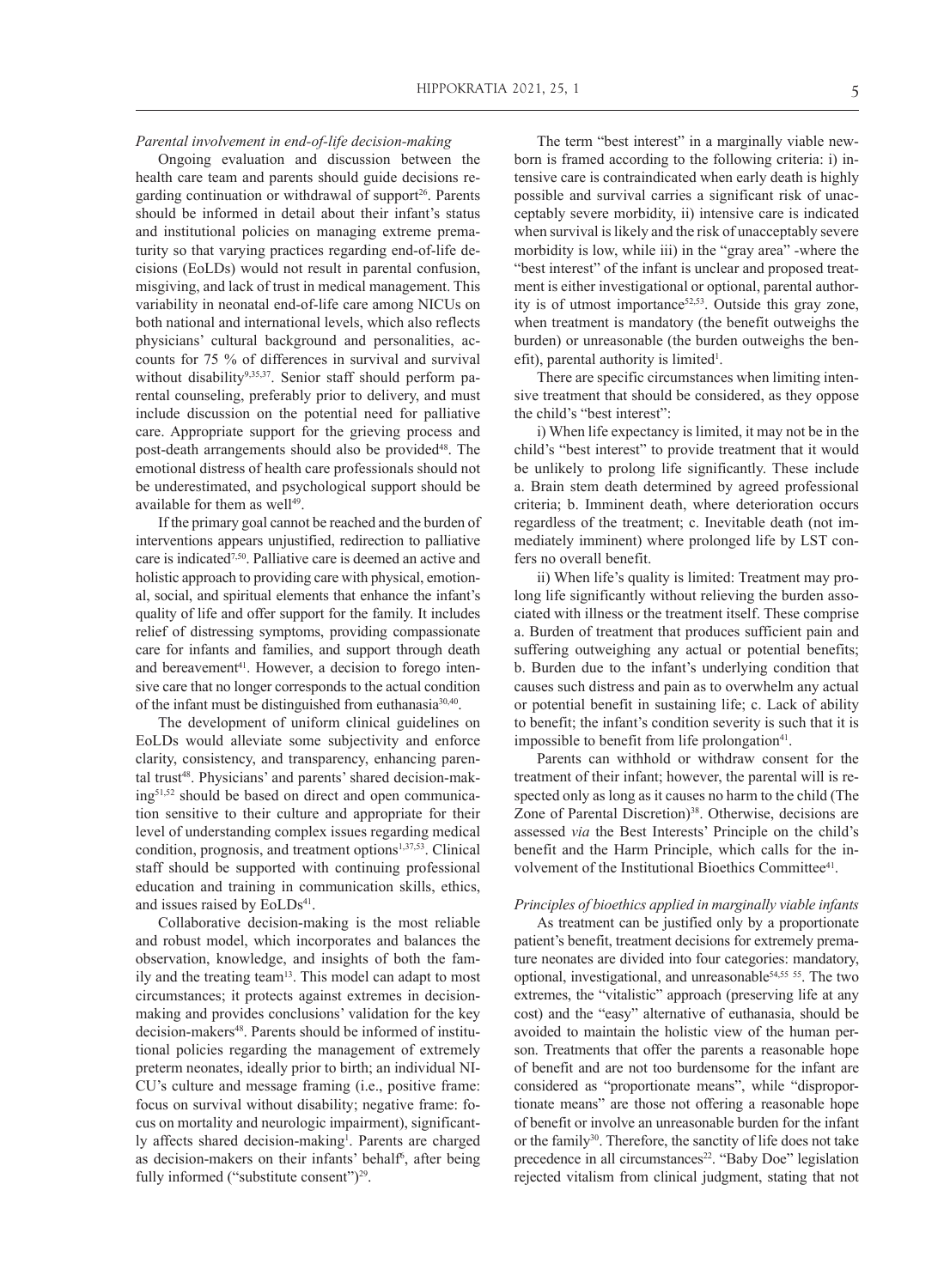every reduction in mortality is worth the resulting morbidity among the survivors $13$ . There is no legal obligation to provide treatment that is not medically indicated or is futile<sup>13,48</sup>. Forgoing intensive care is rendered following a rigorous evidence-based process and a primary assessment (burden acceptable). It is determined by the Best Interest Standard<sup>13</sup>: in case of adverse prognostic factors, intensive care would be conditionally recommended after a secondary assessment (burden likely to be acceptable), and a shared decision would direct either to palliative care or to provisional intensive care<sup>7,32</sup>. Cost-effectiveness-based thresholds in intensive care raise a moral debate, based on the argument that ineffective treatments would harm others through the unfair consumption of scarce resources in the public health system<sup>56</sup>. Indeed, in low-income areas, prioritization of available resources condemns certain infants who could survive in more resource-intensive areas<sup>34</sup>. United Nations Convention on the children's rights recognizes the right to life from the moment of birth irrespective of gestational age8,22-24; therefore, periviable neonates are equally worthy to full-term ones<sup>2,57</sup>. Decisions regarding the continuation or interruption of LSTs are based on four ethical principles: autonomy, beneficence, justice, and non-maleficence (the treatment dilemma). As prognosis at the limits of viability remains uncertain, the same live-saving medical technology may unintentionally lead to severe residual comorbidities, extremely long hospitalizations, and a technologically-dependent survival, or increase the average age of death (Benevolent Injustice)<sup>57,58</sup>.

The concept of health-related Quality of Life (QoL) refers to an individual's subjective perception of the consequences of their health state on their physical, emotional, and social development<sup>59</sup>. Limitation of intensive care based on future QoL is controversial; the EURONIC project demonstrated that such decisions are culturally and sociologically related phenomena<sup>60</sup>. Quality-adjusted life-year (QALY) calculations quantify health outcomes' value of by considering both the quality and the quantity of life lived. Subjective QoL is similar in very low BW survivors when compared to normal BW peers, and extremely low-BW infants have health-related QoL as young adults similar to those born at normal weight<sup>61</sup>.

#### *Summary*

At present, marginally viable neonates are routinely rescued, posing troubling questions concerning the longterm consequences (biological and social) of the immediate technological triumphs. The high morbidity rate necessarily imposes an iatrogenic burden on the survivors and a financial one on their families and society. EoLDs should be made by the therapeutic team in collaboration with the parents, based on shared knowledge and mutual respect. The primary criterion in decisions to limit intensive care should be the child's "best interests". Professional responsibilities should not discontinue when a child succumbs, and the provision of bereavement support services for the families and emotional support for the involved staff are recognized as necessary parts of the

grieving process for all concerned.

#### **Conclusions**

Periviability is one of the greatest challenges of bioethics and modern hi-tech neonatology. Developing an international database on these practices and outcomes is necessary to evaluate variabilities between countries in survival and the QoL of former micro-preemies and their families. A distinct corpus of legislation concerning decision-making in critical neonatal care would help institutions establish common parental counseling and involvement policies. New guidelines and innovative developing projects (artificial uterus) will expectedly improve early interventions for quality improvement to better long-term health outcomes for these "new survivors".

#### **Conflict of interest**

Authors declare no conflict of interest.

## **Acknowledgement**

Drs Gkiougki and Chatziioannidis shared equal first authorship.

## **References**

- 1. Berger TM. Decisions in the gray zone: evidence-based or culture-based? J Pediatr. 2010; 156: 7-9.
- 2. Miller LA. Periviable Birth: More Issues Than Answers? J Perinat Neonatal Nurs. 2017; 31: 200-202.
- 3. Janvier A, Prentice T, Lantos J. Blowing the whistle: moral distress and advocacy for preterm infants and their families. Acta Paediatr. 2017; 106: 853-854.
- 4. Sayeed SA. Peri-viable birth: legal considerations. Semin Perinatol. 2014; 38: 52-55.
- 5. Pignotti MS, Donzelli G. Perinatal care at the threshold of viability: an international comparison of practical guidelines for the treatment of extremely preterm births. Pediatrics. 2008; 121: e193-e198.
- 6. Mercurio MR. The ethics of newborn resuscitation. Semin Perinatol. 2009; 33: 354-363.
- 7. Berger TM, Bernet V, El Alama S, Fauchère JC, Hösli I, Irion O, et al. Perinatal care at the limit of viability between 22 and 26 completed weeks of gestation in Switzerland. 2011 revision of the Swiss recommendations. Swiss Med Wkly. 2011; 141: w13280.
- 8. Janvier A, Barrington KJ. Advocating for the very preterm infant. Pediatrics. 2006; 118: 429-430; author reply 430-432.
- 9. Serenius F, Blennow M, Maršál K, Sjörs G, Källen K. Intensity of perinatal care for extremely preterm infants: outcomes at 2.5 years. Pediatrics. 2015; 135: e1163-e1172.
- 10. Serenius F, Ewald U, Farooqi A, Fellman V, Hafström M, Hellgren K, et al. Neurodevelopmental Outcomes Among Extremely Preterm Infants 6.5 Years After Active Perinatal Care in Sweden. JAMA Pediatr. 2016; 170: 954-963.
- 11. Marlow N, Wolke D, Bracewell MA, Samara M. Neurologic and developmental disability at six years of age after extremely preterm birth. N Engl J Med. 2005; 352: 9-19.
- 12. Larroque B, Ancel PY, Marret S, Marchand L, André M, Arnaud C, et al. Neurodevelopmental disabilities and special care of 5-year-old children born before 33 weeks of gestation (the EPIPAGE study): a longitudinal cohort study. Lancet. 2008; 371: 813-820.
- 13. Placencia FX, McCullough LB. The history of ethical decision making in neonatal intensive care. J Intensive Care Med. 2011; 26: 368-384.
- 14. Janvier A, Farlow B, Baardsnes J, Pearce R, Barrington KJ. Mea-